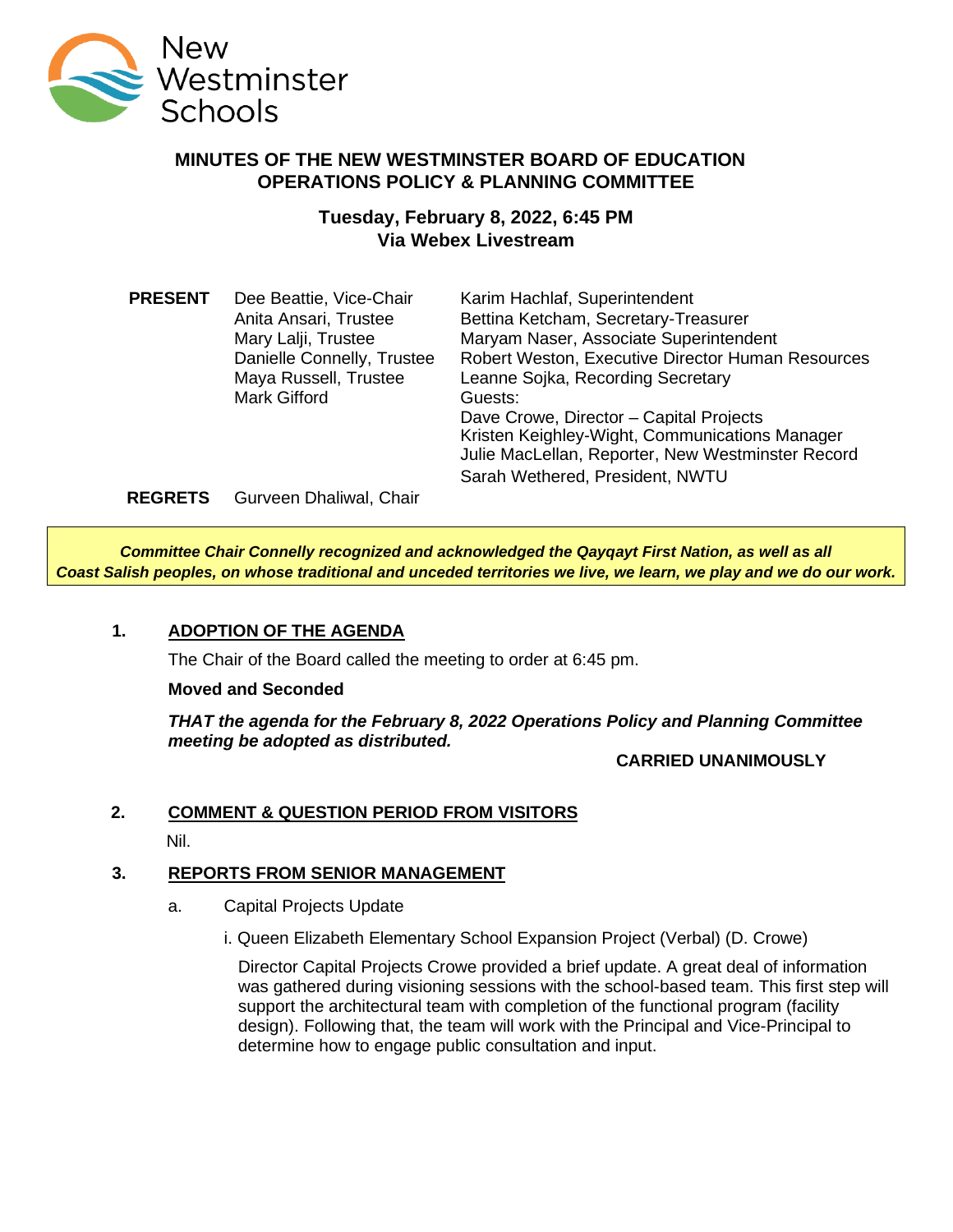ii. NWSS Decommissioning Project (Verbal) (D. Crowe)

Director Capital Projects Crowe shared the City of New Westminster is moving forward quickly with utilities reconnection. It is anticipated there will be no further delays to the most recent completion target date of June or July and the RFP for decommissioning is due to go out within a couple of days.

iii. Skwo:wech (D. Crowe)

Director Capital Projects Crowe provided the update that many major milestones were achieved this past month:

- Gym flooring installed with sanding ongoing
- Elevator inspection and approval to use completed
- Concrete curbs and sidewalk completed at level 3
- Front doors have arrived and installed
- Concrete floor polishing is complete
- Lighting installation 95% complete
- Painting of drywall 100% first coats and 55% final coat
- Interior window frames 75% complete
- Exterior cladding 95% complete
- Millwork installation 85% complete
- Wood slat ceilings are complete
- b. Operations Update
	- i. Facilities Report February 2022 (B. Ketcham)

Secretary-Treasurer Ketcham shared that all 64 HEPA filters have been installed into portables and school sites that were not equipped with the Ministry recommended MERV 13 filtration units. Rapid COVID-19 antigen tests provided by the Ministry were deployed to staff at all sites. The District is awaiting to receive from the Ministry, rapid COVID-19 antigen tests for students. The Herbert Spencer Elementary gymnasium was offered to the City of New Westminster at no cost to assist with the lack of community space impacted by the closure of Canada Games Pool.

The Finance team is preparing 2021 T4's and working on the amended budget which will be presented at the regular open Board meeting of February 22, 2022. Confirmation was provided that an intentional deficit is anticipated for the current year due to the inclusion of several surplus based priorities. The anticipated deficit is expected to be lower than the approved amount in May 2021 due to an increase in the number of international education students and increase in general enrolment within the District.

ii. Technology Information Services Verbal Update (M. Naser)

Associate Superintendent Naser provided highlights of the work that is continuing with the hardware refresh. Student devices have been ordered and staff devices will be ordered later this week. There will a lengthier delay in receiving staff devices due to supply chain issues resulting from COVID-19 but the District expects them to be distributed at the beginning of the 2022-2023 school year. Pre-used staff devices are being recovered for student use in schools. The team has been providing technical support to the Skwo:wech project by ordering equipment and commissioning Wi-Fi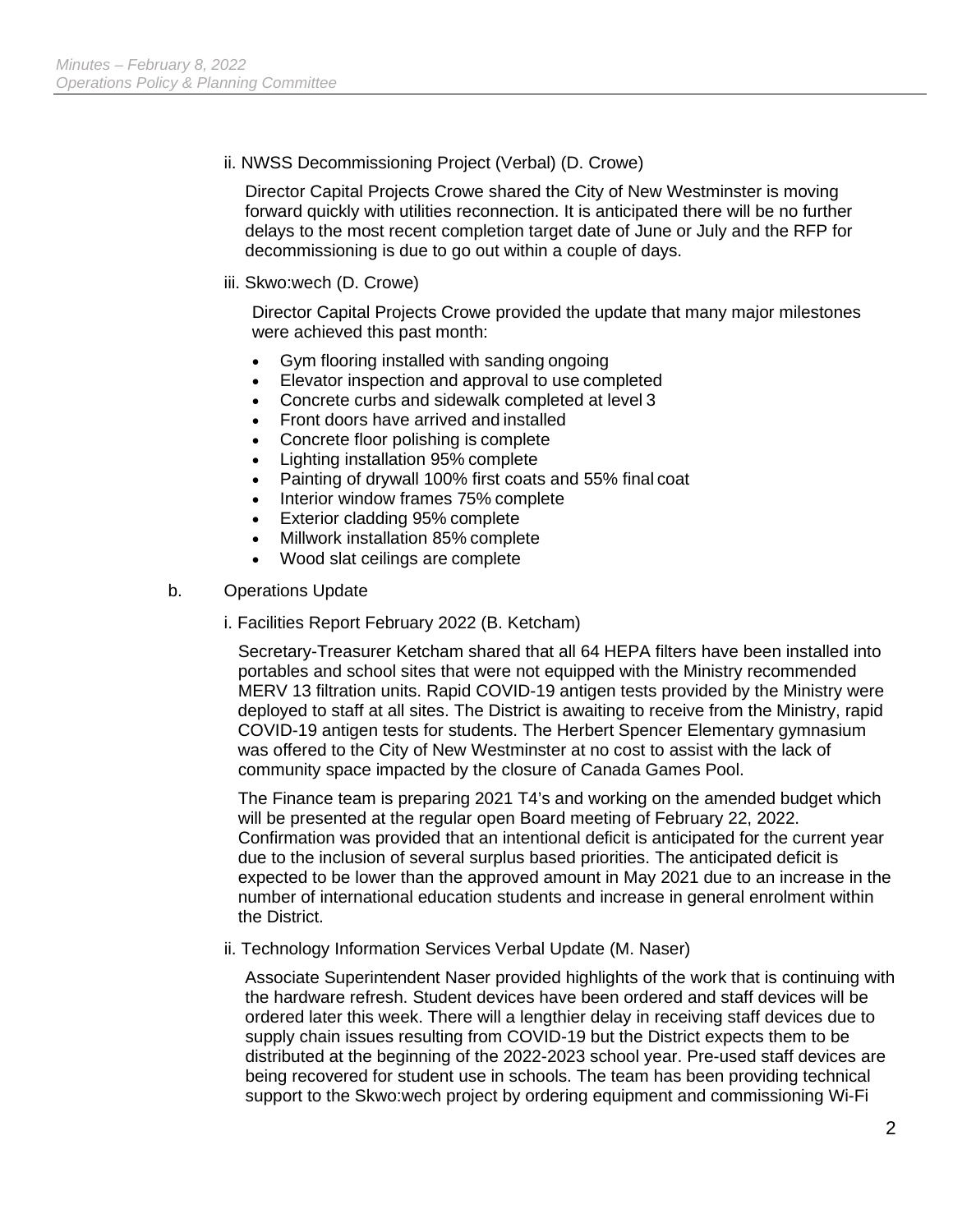access points. She confirms both the Ministry and the District contribute to the cost of Wi-Fi and the technology team has implemented improvements in terms of bandwidth as well as examining the needs and prioritization of competing demands.

c. Replacement Coverage (R. Weston)

Executive Director Human Resources Weston shared highlights of the report which represented November and December 2021 data:

- Average of 5.6% teacher absenteeism rate in November
- Average of 5.5% teacher absenteeism rate in December
- Average of 10% education assistant absenteeism rate in November
- Average of 8.3 % education assistant absenteeism rate in November

He cited exceptionally high rates of absenteeism approximately double these percentages for January 2022, but a downward trend was experienced the first week of February.

Comments and questions ensued.

d. Living Wage Report (Verbal) (R. Weston)

Executive Director Human Resources Weston confirmed that the District's application as a Living Wage Employer was recently approved, joining only two other districts within the province.

e. COVID-19 Update (K. Hachlaf)

Superintendent Hachlaf confirmed the distribution of two rapid COVID-19 antigen tests per employee had been completed. The Ministry has commenced a phased distribution rollout of rapid COVID-19 antigen tests for students:

- Phase 1 school districts that are considered remote
- Phase 2 school districts within the northern and interior health authority
- Phase 3 elementary and middle schools of all other districts
- Phase 4 secondary schools of all other districts

He noted that each family within Phases 1 - 3 will receive a kit that includes 5 rapid COVID-19 antigen tests. The Ministry has not yet provided rollout dates for Phases 3 -4 (which New West Schools would be included in). School tournaments are now allowed while following strict health and safety protocols.

#### **4. GENERAL ANNOUNCEMENTS**

Pink Shirt Day is February 23. Please wear your Pink Shirts at the February 22, 2022 Board meetings.

### **5. NEW BUSINESS**

a. BCPSEA Report Out (Trustee Russell)

Trustee Russell attended the BCPSEA Annual General Meeting January 27 – 28, 2022 and provided background that BCPSEA is an 8-million-dollar operation that supports school districts in their role as employers and leads bargaining for collective agreements